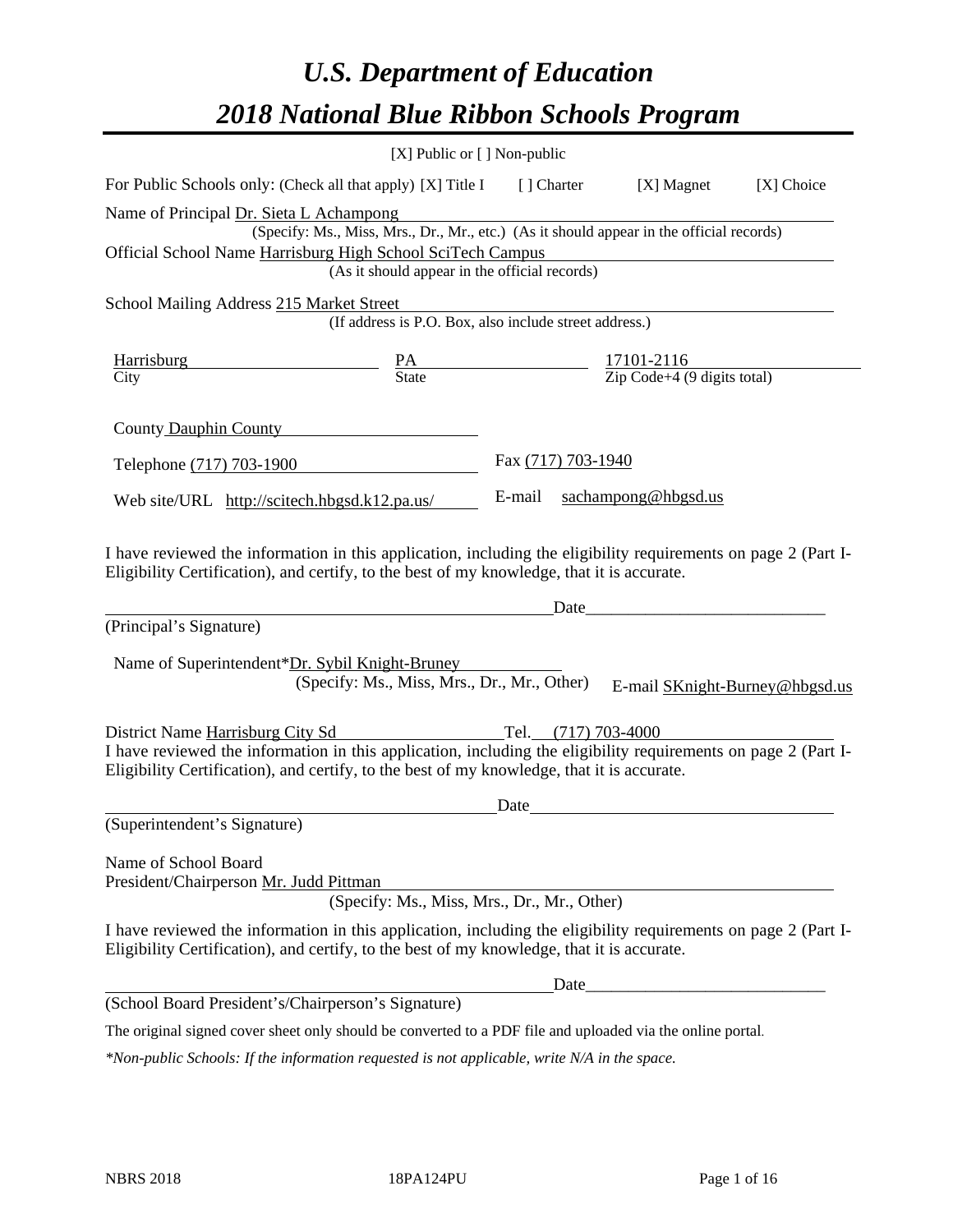The signatures on the first page of this application (cover page) certify that each of the statements below, concerning the school's eligibility and compliance with U.S. Department of Education and National Blue Ribbon Schools requirements, are true and correct.

- 1. The school configuration includes one or more of grades K-12. (Schools on the same campus with one principal, even a K-12 school, must apply as an entire school.)
- 2. All nominated public schools must meet the state's performance targets in reading (or English language arts) and mathematics and other academic indicators (i.e., attendance rate and graduation rate), for the all students group and all subgroups, including having participation rates of at least 95 percent using the most recent accountability results available for nomination.
- 3. To meet final eligibility, all nominated public schools must be certified by states prior to September 2018 in order to meet all eligibility requirements. Any status appeals must be resolved at least two weeks before the awards ceremony for the school to receive the award.
- 4. If the school includes grades 7 or higher, the school must have foreign language as a part of its curriculum.
- 5. The school has been in existence for five full years, that is, from at least September 2012 and each tested grade must have been part of the school for the past three years.
- 6. The nominated school has not received the National Blue Ribbon Schools award in the past five years: 2013, 2014, 2015, 2016, or 2017.
- 7. The nominated school has no history of testing irregularities, nor have charges of irregularities been brought against the school at the time of nomination. The U.S. Department of Education reserves the right to disqualify a school's application and/or rescind a school's award if irregularities are later discovered and proven by the state.
- 8. The nominated school has not been identified by the state as "persistently dangerous" within the last two years.
- 9. The nominated school or district is not refusing Office of Civil Rights (OCR) access to information necessary to investigate a civil rights complaint or to conduct a district-wide compliance review.
- 10. The OCR has not issued a violation letter of findings to the school district concluding that the nominated school or the district as a whole has violated one or more of the civil rights statutes. A violation letter of findings will not be considered outstanding if OCR has accepted a corrective action plan from the district to remedy the violation.
- 11. The U.S. Department of Justice does not have a pending suit alleging that the nominated school or the school district as a whole has violated one or more of the civil rights statutes or the Constitution's equal protection clause.
- 12. There are no findings of violations of the Individuals with Disabilities Education Act in a U.S. Department of Education monitoring report that apply to the school or school district in question; or if there are such findings, the state or district has corrected, or agreed to correct, the findings.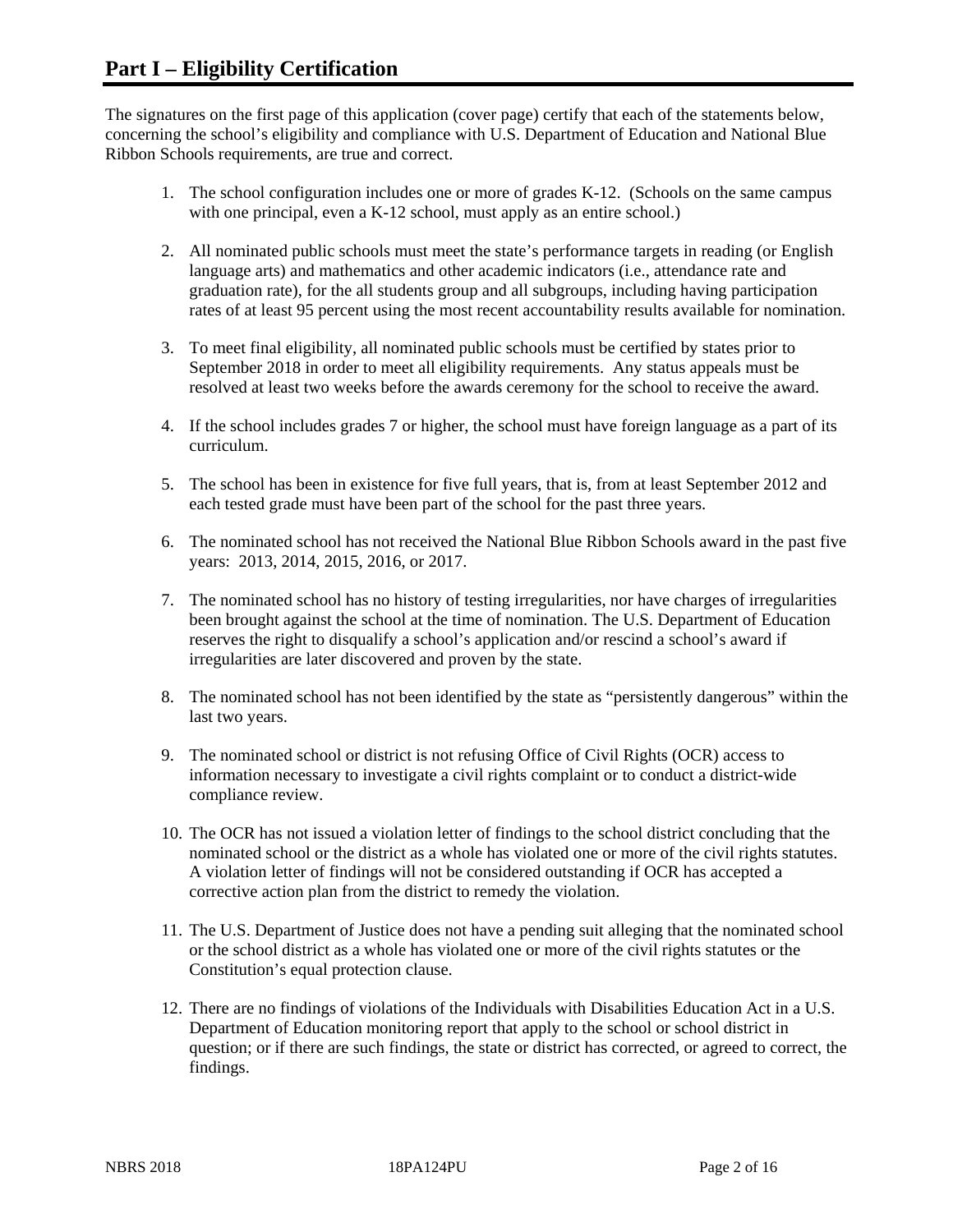#### **Data should be provided for the most recent school year (2017-2018) unless otherwise stated.**

#### **DISTRICT**

1. Number of schools in the district  $\frac{5}{2}$  Elementary schools (includes K-8) (per district designation): 4 Middle/Junior high schools 2 High schools 1 K-12 schools

12 TOTAL

**SCHOOL** (To be completed by all schools)

2. Category that best describes the area where the school is located:

[X] Urban or large central city [ ] Suburban [] Rural or small city/town

3. Number of students as of October 1, 2017 enrolled at each grade level or its equivalent in applying school:

| Grade                           | # of         | # of Females | <b>Grade Total</b> |
|---------------------------------|--------------|--------------|--------------------|
|                                 | <b>Males</b> |              |                    |
| <b>PreK</b>                     | 0            | $\theta$     | 0                  |
| $\mathbf K$                     | 0            | 0            | 0                  |
| 1                               | 0            | 0            | 0                  |
| 2                               | 0            | $\Omega$     | 0                  |
| 3                               | 0            | 0            | 0                  |
| 4                               | 0            | 0            | 0                  |
| 5                               | 0            | 0            | 0                  |
| 6                               | 0            | $\Omega$     | 0                  |
| 7                               | 0            | 0            | 0                  |
| 8                               | 0            | 0            | 0                  |
| 9                               | 40           | 52           | 92                 |
| 10                              | 18           | 43           | 61                 |
| 11                              | 33           | 56           | 89                 |
| 12 or higher                    | 25           | 49           | 74                 |
| <b>Total</b><br><b>Students</b> | 116          | 200          | 316                |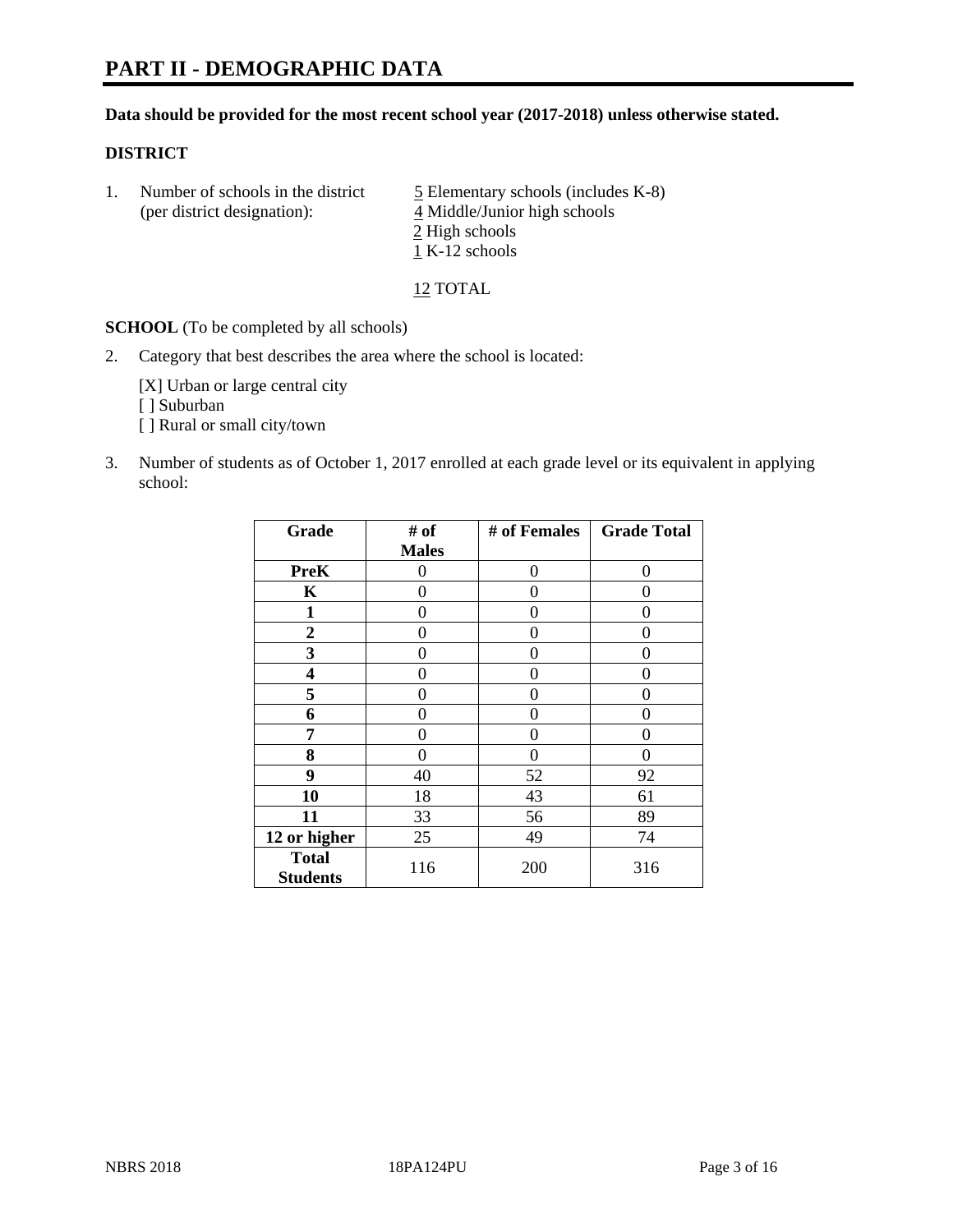the school: 9 % Asian

4. Racial/ethnic composition of  $\qquad 0\%$  American Indian or Alaska Native 68 % Black or African American 18 % Hispanic or Latino 0 % Native Hawaiian or Other Pacific Islander 5 % White 0 % Two or more races **100 % Total**

(Only these seven standard categories should be used to report the racial/ethnic composition of your school. The Final Guidance on Maintaining, Collecting, and Reporting Racial and Ethnic Data to the U.S. Department of Education published in the October 19, 2007 *Federal Register* provides definitions for each of the seven categories.)

5. Student turnover, or mobility rate, during the 2016 – 2017 school year: 6%

If the mobility rate is above 15%, please explain.

This rate should be calculated using the grid below. The answer to (6) is the mobility rate.

| <b>Steps For Determining Mobility Rate</b>         | Answer |
|----------------------------------------------------|--------|
| (1) Number of students who transferred to          |        |
| the school after October 1, 2016 until the         | 11     |
| end of the 2016-2017 school year                   |        |
| (2) Number of students who transferred             |        |
| <i>from</i> the school after October 1, 2016 until | 6      |
| the end of the 2016-2017 school year               |        |
| (3) Total of all transferred students [sum of      | 17     |
| rows $(1)$ and $(2)$ ]                             |        |
| (4) Total number of students in the school as      | 295    |
| of October 1, 2016                                 |        |
| (5) Total transferred students in row (3)          | 0.06   |
| divided by total students in row (4)               |        |
| $(6)$ Amount in row $(5)$ multiplied by 100        | 6      |

6. English Language Learners (ELL) in the school:  $6\%$ 

19 Total number ELL

Specify each non-English language represented in the school (separate languages by commas): Spanish, Nepali, Chinese, French, Vietnamese, Arabic

7. Students eligible for free/reduced-priced meals: 64 % Total number students who qualify: 201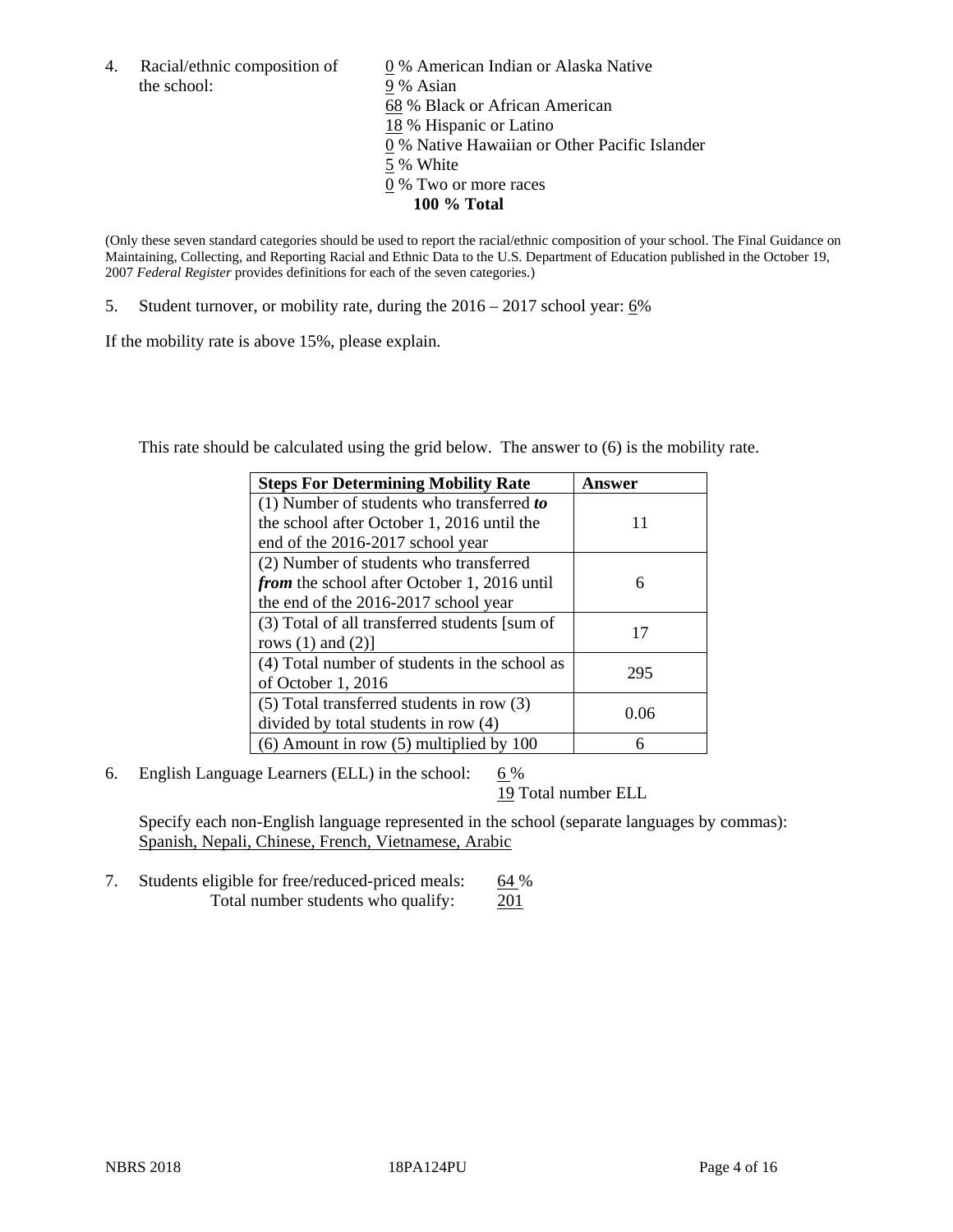10 Total number of students served

Indicate below the number of students with disabilities according to conditions designated in the Individuals with Disabilities Education Act. Do not add additional conditions. It is possible that students may be classified in more than one condition.

| 1 Autism                           | 1 Multiple Disabilities                 |
|------------------------------------|-----------------------------------------|
| 0 Deafness                         | 0 Orthopedic Impairment                 |
| 0 Deaf-Blindness                   | 1 Other Health Impaired                 |
| 0 Developmentally Delayed          | 6 Specific Learning Disability          |
| 0 Emotional Disturbance            | 2 Speech or Language Impairment         |
| $\underline{0}$ Hearing Impairment | 0 Traumatic Brain Injury                |
| 0 Intellectual Disability          | 0 Visual Impairment Including Blindness |

- 9. Number of years the principal has been in her/his position at this school: 5
- 10. Use Full-Time Equivalents (FTEs), rounded to nearest whole numeral, to indicate the number of school staff in each of the categories below:

|                                                                                                                                                                                                                                | <b>Number of Staff</b>      |
|--------------------------------------------------------------------------------------------------------------------------------------------------------------------------------------------------------------------------------|-----------------------------|
| Administrators                                                                                                                                                                                                                 | $\mathcal{D}_{\mathcal{L}}$ |
| Classroom teachers including those<br>teaching high school specialty<br>subjects, e.g., third grade teacher,<br>history teacher, algebra teacher.                                                                              | 27                          |
| Resource teachers/specialists/coaches<br>e.g., reading specialist, science coach,<br>special education teacher, technology<br>specialist, art teacher, etc.                                                                    | 5                           |
| Paraprofessionals under the<br>supervision of a professional<br>supporting single, group, or classroom<br>students.                                                                                                            | 3                           |
| Student support personnel<br>e.g., guidance counselors, behavior<br>interventionists, mental/physical<br>health service providers,<br>psychologists, family engagement<br>liaisons, career/college attainment<br>coaches, etc. | 3                           |

11. Average student-classroom teacher ratio, that is, the number of students in the school divided by the FTE of classroom teachers, e.g.,  $22:1$  11:1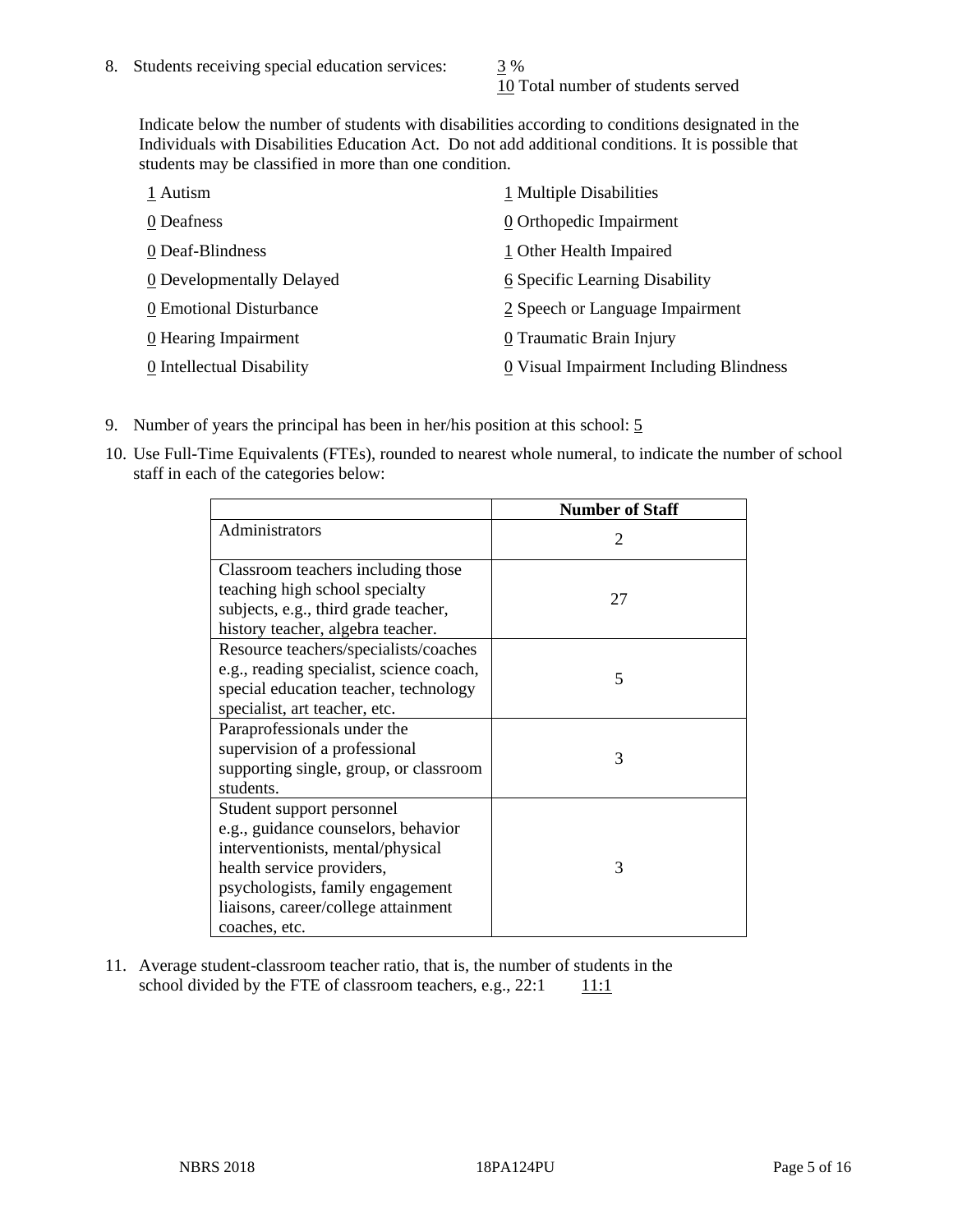12. Show daily student attendance rates. Only high schools need to supply yearly graduation rates.

| <b>Required Information</b> | 2016-2017 | 2015-2016 | 2014-2015 | 2013-2014 | 2012-2013 |
|-----------------------------|-----------|-----------|-----------|-----------|-----------|
| Daily student attendance    | 93%       | 93%       | 93%       | 96%       | 96%       |
| High school graduation rate | 98%       | .00%      | 00%       | 97%       | 00%       |

#### 13. **For high schools only, that is, schools ending in grade 12 or higher.**

Show percentages to indicate the post-secondary status of students who graduated in Spring 2017.

| <b>Post-Secondary Status</b>                  |      |
|-----------------------------------------------|------|
| Graduating class size                         |      |
| Enrolled in a 4-year college or university    | 65%  |
| Enrolled in a community college               | 23%  |
| Enrolled in career/technical training program | 1%   |
| Found employment                              | 1%   |
| Joined the military or other public service   | 2%   |
| Other                                         | 70/6 |

14. Indicate whether your school has previously received a National Blue Ribbon Schools award. Yes No X

If yes, select the year in which your school received the award.

15. In a couple of sentences, provide the school's mission or vision statement.

SciTech High personalizes instruction and support services to provide the experiences and opportunities that each student needs to make good decisions in a wide variety of contexts. We seek to challenge, fill the gaps, and inspire the dreams that will lead our students to succeed in college and make significant contributions to their community. We envision SciTech as a school with permeable walls and endless possibilities, a school that integrates content knowledge, organizations, people, and ideas.

16. **For public schools only**, if the school is a magnet, charter, or choice school, explain how students are chosen to attend.

Admission to Harrisburg High School SciTech Campus is by application. If minimum requirements (2.5 core GPA minimum, including grades from the first and second marking periods in Math, Science, English, and Social Studies) are met and a complete application has been submitted, an interview is scheduled. Final admissions determinations are based upon teacher recommendations, grades, placement scores, attendance, discipline, a writing sample, and an interview. Students who are accepted are required to attend the mandatory new student and parent meeting.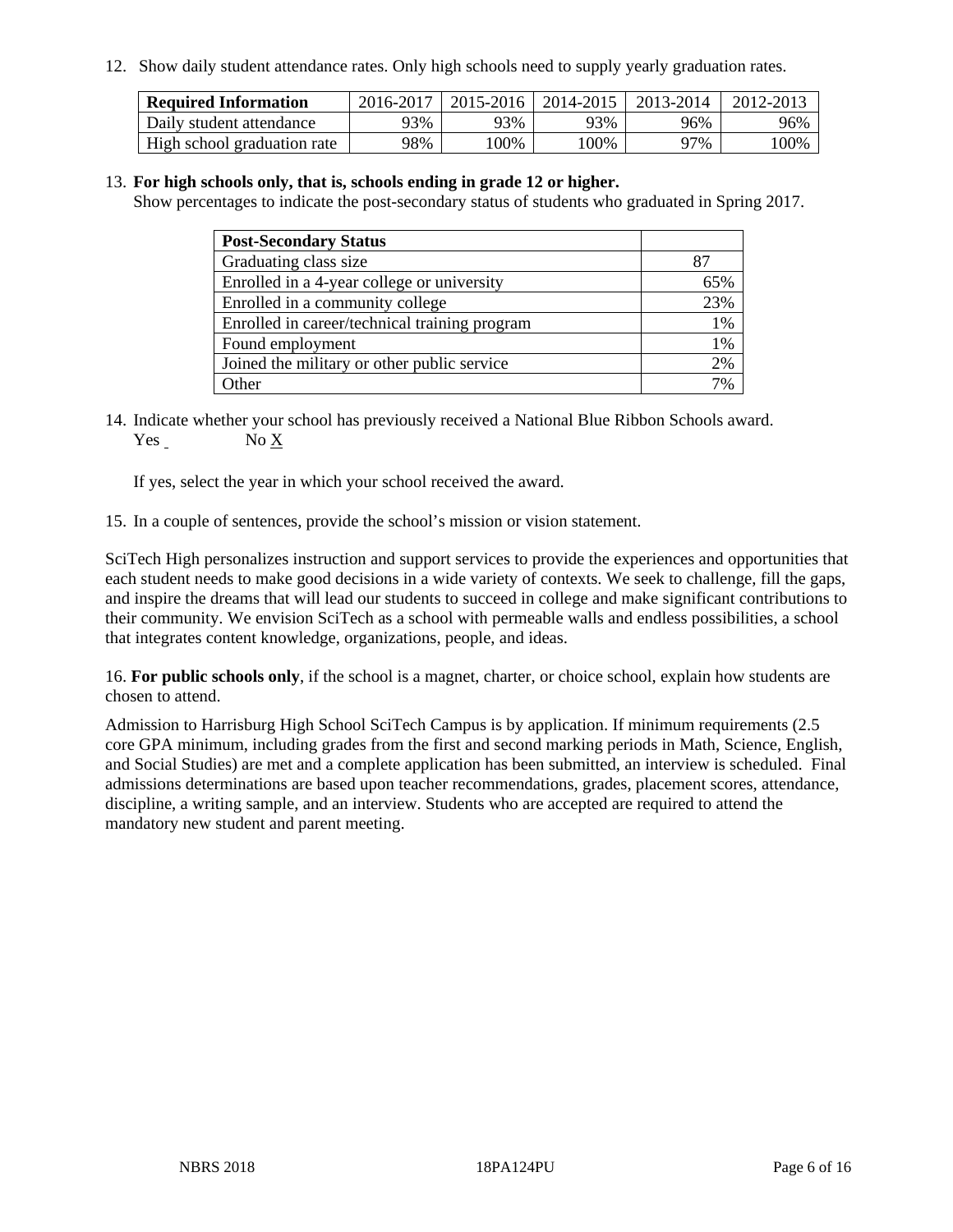# **PART III – SUMMARY**

When our school was conceived, the Harrisburg School District dealt with many of the problems that plague urban areas: the number of graduates had dwindled to under 200 (from a 9th grade cohort of 900+), less than ten percent of those 200 moved on to higher education, and the district itself was on the brink of financial insolvency. Something had to be done, even if only in a localized way, to provide educational opportunities for the youth of Harrisburg, and the idea for a new type of public high school was born.

Originally housed in the basement floor of an existing middle school, this new model would have small class sizes, public and private funding, teaching that extended beyond the classroom using the resources of the community, mentorship for each student, a science and mathematics based focus, project-focused learning, and teachers recruited from diverse backgrounds and life experiences. At the time, the Gates Foundation gave the blueprint for the creation of a type of model STEM school which served as an early ideal. Initially, our school was composed of a small group of students housed in a wing of what remains our sister campus, a comprehensive high school. Known then as PolyPrep, our school learned to crawl and was soon ready to stand on its own, in its own building as the Harrisburg Polytechnic University High School which soon became known simply as SciTech.

The first twenty-one students graduated from the program in 2005, having completed two years of the burgeoning SciTech curriculum. The Class of 2007 was the first four-year class to have completed all of their high school education at SciTech. Those students endured numerous scheduling changes as we sought to maximize the learning potential for our students. Our AP curriculum grew from 1 course taught at our sister campus to as many as 10 offered in house. We now offer dual enrollment in science and humanities as well as a unique arrangement with a local private university to provide free or low cost collegiate education to students in need. All incoming students since 2005 have attended a summer program to prepare them for the rigors of our school. Since 2004, summer programming and camps have been offered to students to continue their educational progress. This includes affiliations with Johns Hopkins University, Penn State University, and the State System of Higher Education in Pennsylvania.

Early adopters of technology, we have been a 1:1 school since 2004-2005. We have also had a competitive robotics program every year since then. Our faculty and students have presented at statewide and national conferences regarding implementation of technology in the classroom, in civic engagement, and through science learning and success in Urban Education since 2006. We have received the National HighTech School of the Future Award from the National Superintendents Roundtable (2009) and numerous statewide academic achievement awards for statewide testing results. We have been recognized in the US News and World Report rankings and through Niche.com as one of the best schools in Pennsylvania.

Our growth over the years has resulted in a multifaceted program that encourages up to 400 students to develop their full potential through a myriad of strategies beginning with the academic. We have adopted the rigorous SpringBoard Curriculum, but we do not follow it blindly; instead, we supplement and tailor instruction so that it remains original and relevant. This curriculum allows us to offer a vertically aligned program that prepares students for college coursework, some of which begins in high school. Our EXPLORE program allows students who are struggling to find the academic help they need after school along with a meal to nourish their physical needs. We have also implemented what we call Our Future Success Days on which we provide students with focused instruction and preparation for their high-stakes tests including the Advanced Placement Exams. We begin each day with thirty minutes of mentoring in which each student's progress is monitored by a teacher, and each student is encouraged to find the help he or she needs. For further assistance, struggling underclassmen are paired with members of the National Honor Society who keep in constant contact not only for tutoring, but also for mentoring in the capacity of an older sibling.

Because we believe in teaching the whole child, we implement a plurality of strategies. The Brotherhood mentors our young men while My Sister's Keeper meets the needs of our young women. Our POPS (Pain of Prison System) program supports students who know someone who is or has been incarcerated. The Three Star Basketball League is an after school mentoring program that uses basketball to promote leadership in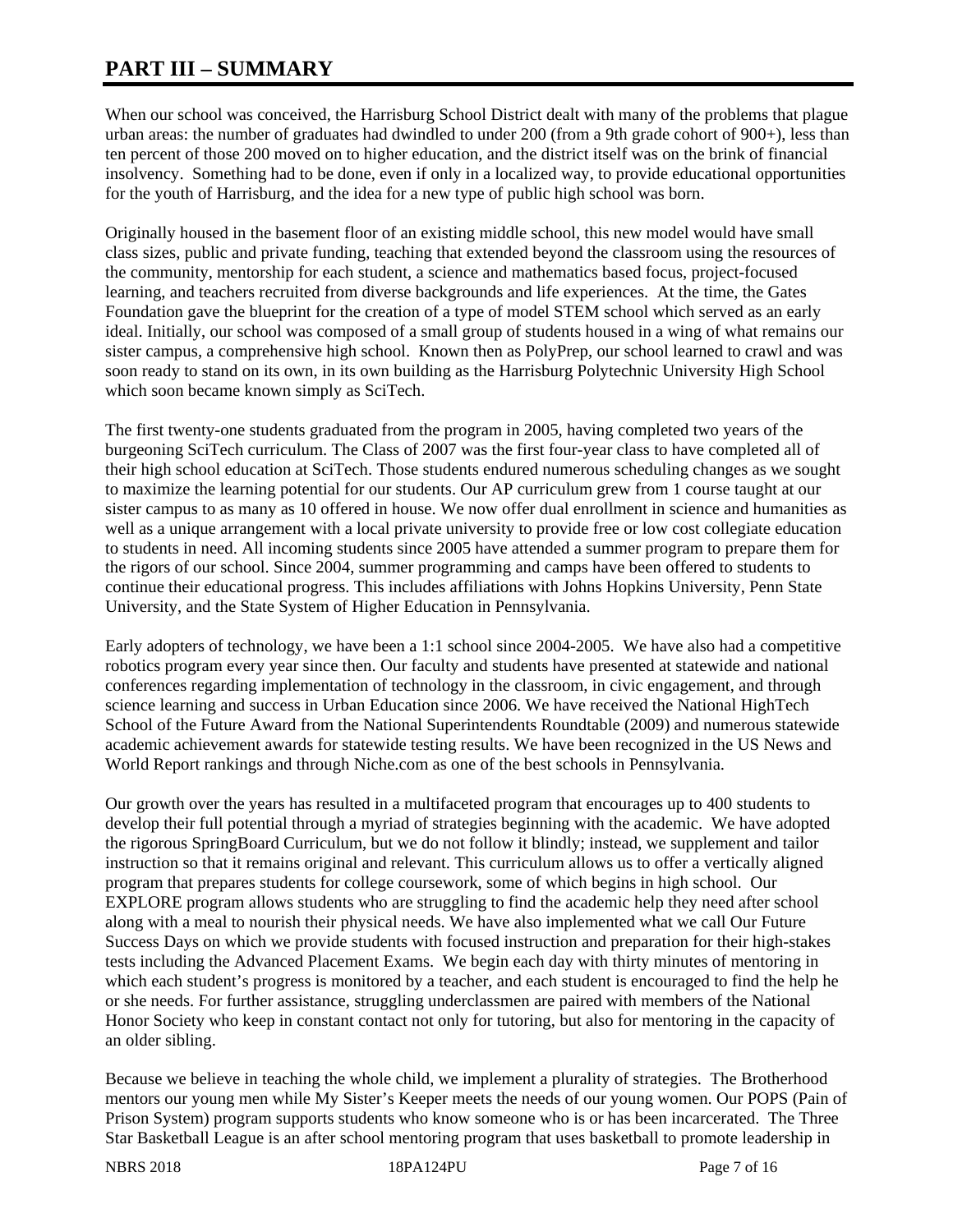young men. Lunch and Learn provides our students with the opportunity to have a meal with a professional in a career area of interest. Our Community Partnership Day provides the entire student body with service learning beyond our walls one day each month.

Leadership development in our young people is also an integral aspect of our strategy. The Youth Community Development Team enables students from three area high schools to create, award, and oversee grants for local service organizations. In addition, the Youth Commission of the City of Harrisburg enables SciTech students to have a non-voting role in city government proceedings and to offer input regarding all matters affecting the city's youth. The STEM Mentoring Program pairs SciTech juniors with elementary students for weekly meetings that continue for a two-year period in an effort to inspire and groom young scholars.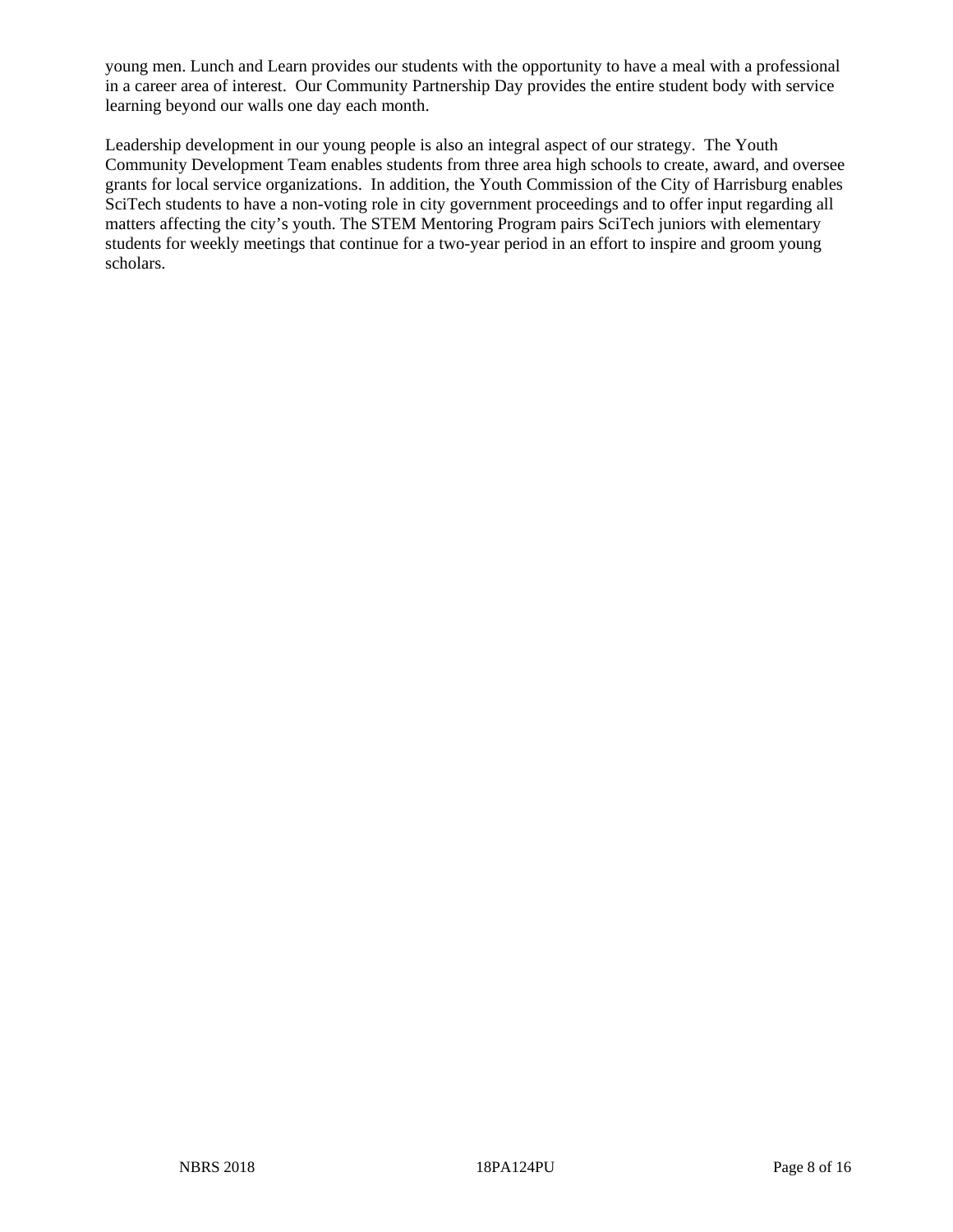# **1. Core Curriculum:**

"Students will not learn everything they need to know in your classroom." These are the words of our founding director, who advocated strongly for learning "beyond our walls," learning that promoted community and civic engagement for all students enrolled at SciTech High School. Community and civic engagement is not only found within the school's myriad of clubs and extracurricular activities; it is also embedded throughout the core curriculum. The core curriculum at SciTech is augmented with communitybased experiences, academic competitions, and field trips that are connected to course learnings and academic standards. In all core content courses, there is emphasis on creating learning experiences as opposed to teaching stand-alone lessons. The school's core curriculum is guided by the school's vision, the Pennsylvania Academic Standards, and the Common Core State Standards. Standards are addressed through an interdisciplinary, project-based curriculum that requires teachers to collaborate with one another and to include the community in the creation of learning experiences.

In English language arts (ELA), students acquire foundational skills through the study and analysis of literature that is aligned with the social studies content. This interdisciplinary approach in the core ELA courses allows for students to understand the historical context out of which enduring literature has emerged. In addition to the study of literature, students participate in essay contests offered by the Rotary Club, The American Legion, the World Affairs Council, and other local community organizations. The English curriculum is enhanced through the use of the SpringBoard curriculum to provide a rigorous college preparatory experience for all students in all core ELA courses.

In ninth grade, specifically, students lay the foundation for their study with a focus on various genres while developing analytical and writing skills. Students begin to see the correlation between form and content in representative works as they embark on ever more challenging selections in preparation for their senior year. The tenth grade course of study pulls from literature all over the globe, thereby providing students with the diversity of the human experience and condition. In eleventh and twelfth grade selections are mixed between British and American authors while the prevailing focus is the depth of analysis required. Seniors have the option of taking the Advanced Placement course as the culmination of their English studies.

In Mathematics students also are taught through the rigorous SpringBoard curriculum to provide students with the college preparatory and Advanced Placement experience. Coursework is designed to develop conceptual understanding of topics along with procedural knowledge of their application. Since the majority of our students enter our high school with a deficit in math skills and background, we offer math for 90 minutes each day all year long in order to meet students at their needs and bring them up. Our mathematics students learn through project based learning, group activities, and current technologies such as graphing calculators and MathXL. Our math courses incorporate the following skills: communication, social interactions, problem solving, technology, complex and critical thinking.

In ninth grade, students have a choice of Algebra I or Geometry based on their Keystone Exam scores. In tenth grade students have the option of Geometry or Algebra II. Upon entering eleventh grade, Algebra II and Pre-calculus are the offerings. In twelfth grade, students may select from a variety of math offerings including College in the High School Algebra in partnership with Harrisburg Area Community College. In Science students' inquiry skills are developed in ninth grade through routine lab investigations and a semester long independent research project. The independent research projects were developed to compete in the EPI challenge, created by Penn State's Early Preparation and Inspiration for Careers in the Biomedical Sciences (EPIC) program. Students are able to continue their research projects or pursue a new focus while honing their skills during their successive years at SciTech. All science core and elective courses incorporate inquiry based investigations, analysis of the findings, and implications of current research.

Integrated Science provides a strong foundation in both the skills and content of science in ninth grade. In tenth grade Biology, students are led to a discovery of biological concepts and principles, and the course emphasizes research and scientific inquiry methods to motivate students to build higher level thinking skills.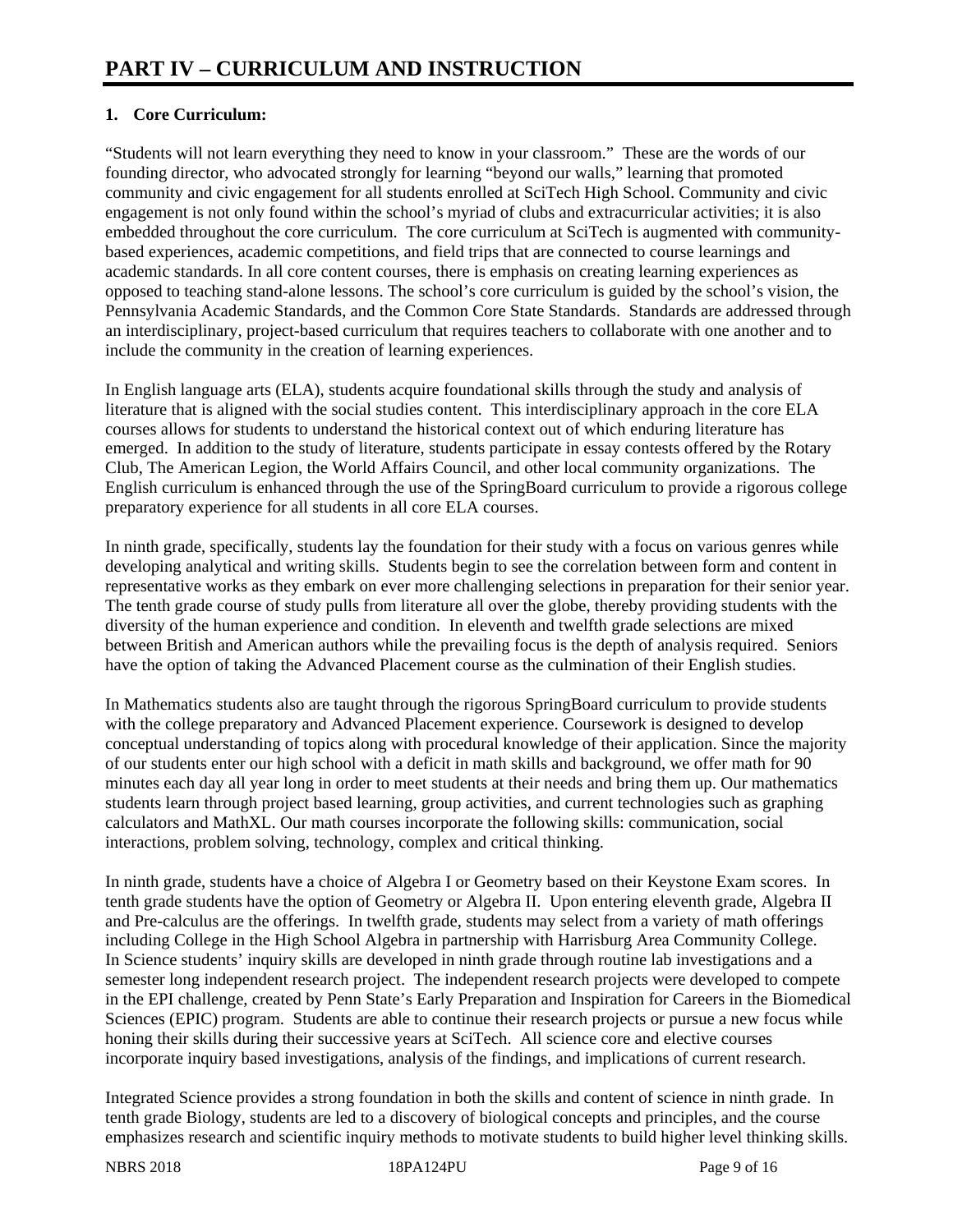Chemistry, Environmental Studies, and Physics are options for our eleventh graders. For these courses the students are expected to have a working knowledge of algebra, mathematical skills, laboratory skills, and current scholarly research. Twelfth grade students have the opportunity to select from a variety of elective courses including AP Chemistry, Physics, Robotics, AP Environmental Science, and Biology 101 and 102 through Harrisburg Area Community College.

In Social Studies starting in ninth grade, a civic consciousness is fostered in all students. In all core social studies courses, civics concepts are taught within the context of United States history and global issues. Students are afforded the opportunity to participate in mock elections, voter registration drives, and meetings with local legislators and policy-makers. Students are also encouraged to discuss issues that are of importance to their parents and peers. Additionally, in the core social studies courses, field trips to the United States Holocaust Memorial Museum, The National Museum of African American History and Culture, The National Constitution Center, and the United States Civil War Museum are standard occurrences. Students also have the opportunity to join the school's Civic Engagement Club. The mission of the Civic Engagement Club is to provide students with opportunities for interactions and dialogue with local and state policy makers. The foundational skills developed in all core content courses are put to good use in social studies as students are provided with opportunities to apply their knowledge in various community settings that move beyond the walls of the school building.

In ninth grade social studies, the history of the United States from the Civil War through the 1920s is the focus. In addition to the history of this time period, civics and government concepts are infused. The study of United States history continues in tenth grade with start of the Great Depression and ends with contemporary history and issues. Upon entering eleventh grade, students take a course entitled Your Government, Your World. This course is a fusion between a contemporary world history course and a global issues course. The goal of this last required course in the social studies scope and sequence is to equip students with the skills necessary to participate in a global society. Twelfth grade electives allow students to study psychology, sociology, United States history, economics, and African American history. For an added challenge, students may take Advanced Placement courses in psychology, United States history, and world history. Our partnership with Harrisburg Area Community College provides even more offerings: United States History I and II, History of the Vietnam War, and Twentieth Century History.

In order to prepare students for college, starting in ninth grade, students begin to explore career options through our school's Career Pathways course. After ninth grade, students continue to explore various career paths through internship programs with local businesses, banking institutions, and healthcare providers. In order to prepare students for college, faculty members discuss college as soon as students enter in ninth grade. Faculty post their alma mater outside of their classroom along with a QR code for further information. In addition to the core curriculum, SciTech offers SAT prep courses, college application assistance, and a FAFSA night for parents. Our Community Partnership Days each month allow students to volunteer and experience a range of careers.

# **2. Other Curriculum Areas:**

Our school offers students the opportunity for four years of foreign language instruction, beginning in ninth grade. Additionally, we offer electives in Spanish culture and Spanish Literature. We differentiate our Spanish program for students that speak Spanish in their homes, by offering a course for native speakers. Students that demonstrate Spanish language proficiency are encouraged to take the AP Spanish course.

In order to ensure that academically talented students have the opportunity for advancement, our school offers two programs for students to engage in college level curricula and to earn credits towards a college degree prior to high school graduation. Students are able to enroll in courses through Harrisburg University, which is within walking distance of our campus. Students are able to choose from several courses in English, math, science, technology, and business. The wide variety of course offerings ensures that there is a course to pique almost every student's interest. In addition to our dual enrollment program, we also offer six college level courses within our building. Accepted students are able to earn credits in history and biology courses that are transferable to all of the state universities and to many private universities as well. Approximately 35-40 juniors and seniors are enrolled in college courses each school year.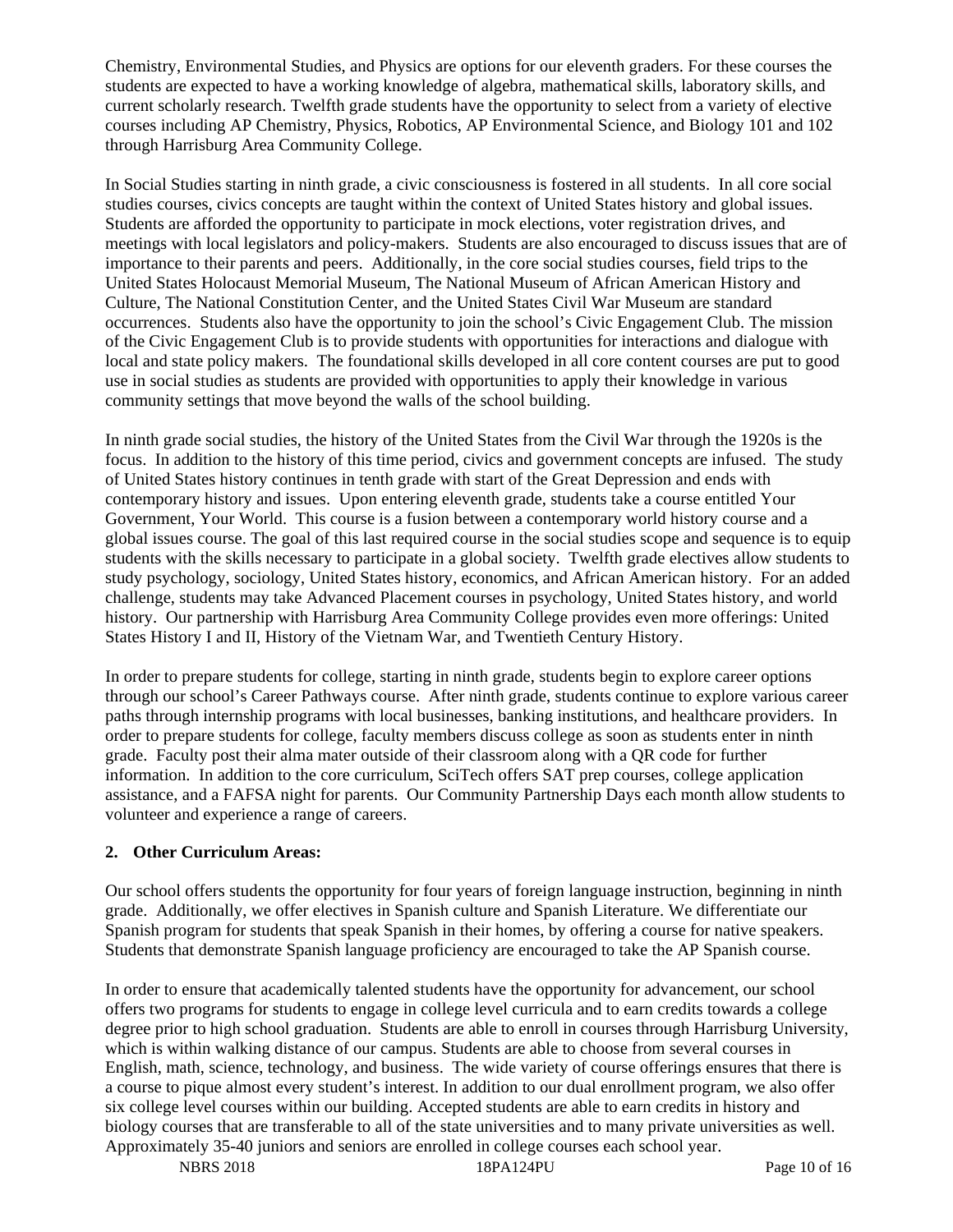Our school has a strong STEM focus. Our robotics program teaches students to script, program, and execute basic tasks using LEGO Mindstorms robots. Students learn programming languages currently used in industrial and commercial avenues. Students showcase their skills through robotics competitions that lead to scholarship monies and college acceptance offers. For our students that prefer a life science focus, we have a state of the art aquaponics lab, that was designed and built during the summer of 2015. The aquaponics system is housed on the first floor of our building and is viewable to all passersby on Market Street. From its inception, the purpose of the lab has been to provide students an opportunity to develop real business and agricultural skills. The lab is approximately 750 gallons and is able to house 250 plants and 50 fish. Students are responsible, through both an extracurricular club and an internship program, for the daily running of the lab. Students also contribute to the long term planning via decision making, ordering, sowing, harvesting, and coordinating monthly farm stand sales of crops. Students have had the opportunity to gain valuable skills that lead to research studies, summer employment, and recruitment by a local university to develop an aquaponics program on their campus.

In addition to academic curricula, our school has developed and implemented a Community Partnership Program that requires all students to engage in community service projects. Once per month, all students are able to choose a community service project that appeals to their own talents and interests. On our monthly, Community Partnership Days (CPD), all students and faculty spend 3+ hours sharing their time and talents with the community. We believe that regular community service not only builds career skills, but it also develops character and self-esteem.

We address wellness through Lifelong Fitness which allows students to use the facilities at a health club across the street from our campus. Students develop individualized fitness and wellness plans under the direction of our physical education teacher. In addition, health education is taught formally in a classroom setting. Though music and art are not part of our course catalogue, their love and appreciation are infused throughout the core curriculum as vehicles for learning. In addition, several student-centered clubs allow students an artistic and musical outlet, and all students are encouraged to enter the Afro-Academic, Cultural Technological and Scientific Olympics (ACT-SO) competition sponsored nationally by the National Association for the Advancement of Colored People.

#### **3. Instructional Methods, Interventions, and Assessments:**

As already noted, our building-wide curriculum relies heavily on project-based learning. While project learning is routinely utilized in individual classrooms and even collaboratively in a specific grade level or with two or more teachers, we also make an effort for a building-wide project each year through which all students may work collaboratively across grade levels. This interaction promotes a sense of shared purpose and allows older students to model and encourage scholarly behavior. A recent building-wide project occurred just before the 2016 national election. Students worked in teams to learn about the candidates and their positions on issues prior to holding a mock election.

As noted later in this application, many of our faculty members are well-versed in the research-based models of the Penn Literacy Network from the University of Pennsylvania. The common language provided by our PLN training allows us offer consistent instruction and expectations. PLN philosophy is also infused into our lesson planning as teachers reflect on how each lesson addresses critical lenses and experiences that are requisite to learning. For example, we strive to tailor each lesson to make learning social, to ensure that every student has an opportunity for success, and to empower students to construct meaning for themselves through language-based activities. The language-based component requires students to choose and share texts, to investigate word meanings, and to compose and transact with texts. Actual lessons that incorporate these experiences would include the typical before, during, and after (BDA) format which becomes standard across all classrooms. Lessons begin with a Do Now or activating activity and end with some type of summation often referred to by students as a ticket out the door.

NBRS 2018 18PA124PU Page 11 of 16 We plan effective lessons to address students' skill and knowledge gaps; schools need to be flexible and strategically use student data. We do so by structuring specific days, known as Our Future Success Days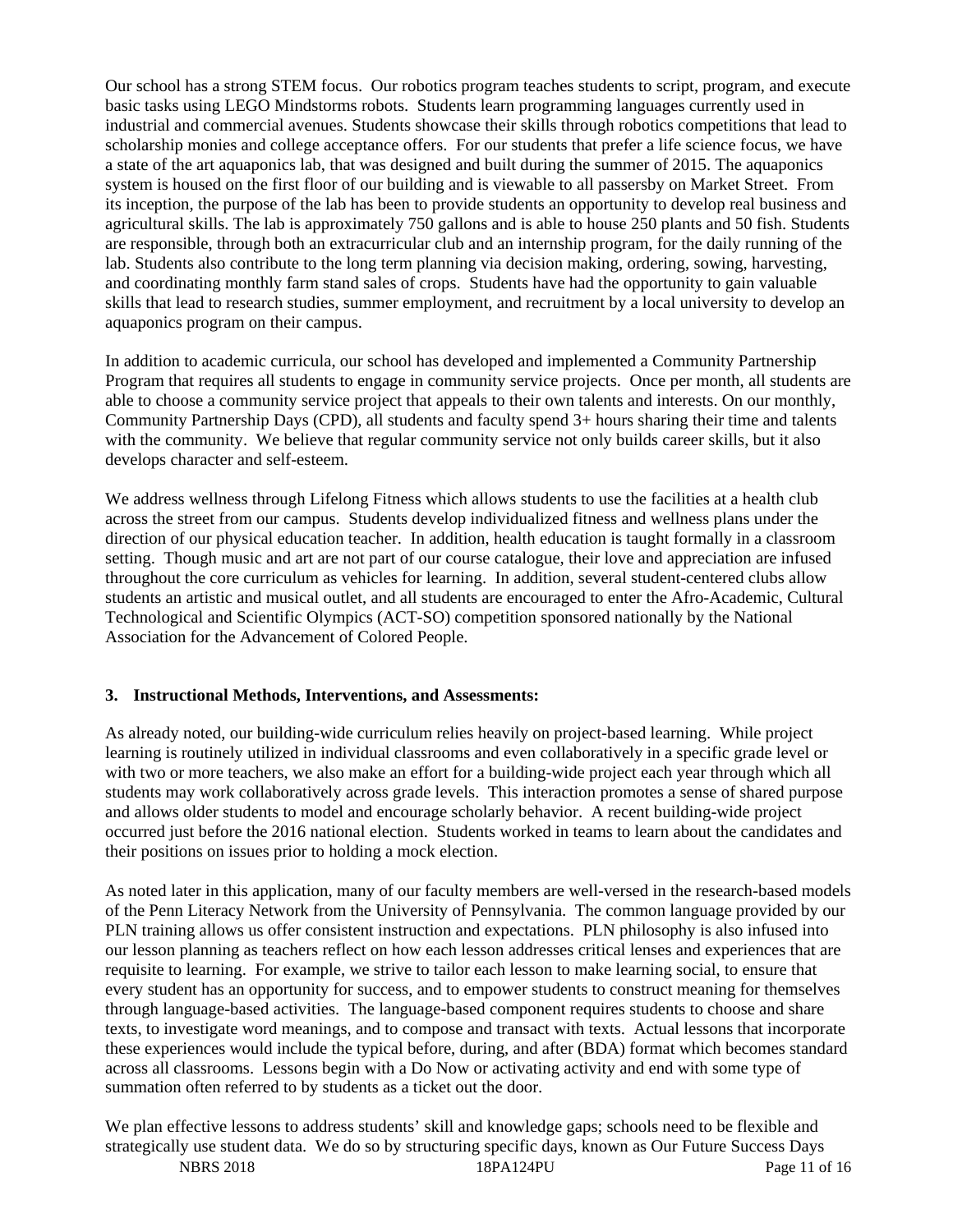(OFSD), to allow for school-wide remediation and enrichment. The premise behind our planning is that every child, from our most advanced to those with the greatest deficits, can improve. We utilize school benchmarking data, course specific data, and state testing data, to group all students into two sessions that will meet their individual needs. All students participate in school-wide benchmark exams, created through USA Test Prep, in the areas of literature and math. Students that have successfully passed the state exams in literature, algebra, and biology, are assessed on their SAT readiness by the school-wide benchmarks.

Our program began three years ago, and has evolved based upon student and faculty feedback. Our current program is run once a week in the morning with regular classes resuming in the afternoon. Students are scheduled into four categories based upon data. Students that have not yet taken statewide tests and are not yet enrolled in tested courses receive instruction in foundational skills and academic vocabulary. Students scheduled in tested courses receive additional content knowledge and test-taking strategies. Students needing remediation due to unsatisfactory scores on state tests focus on specific subjects and eligible content. Lastly, students that no longer need remediation receive SAT preparation, college essay writing support, or Advanced Placement course support. Data are analyzed semi-annually, allowing for students to transition to different sessions, based upon achievement and need. A benefit to implementing a buildingwide program is that all faculty are utilized according to their individual strengths. Scheduling morning sessions while maintaining regular classes in the afternoon minimizes the loss to instructional time. By front-loading our students scheduled to take either state tests or AP tests, they gain instructional time when they need it most.

Overall, the success of the program can be seen in our school's achievement data. Since the implementation of OFSD, we have seen an increase in the number of our students scoring proficient on their second attempt taking the state exams. We have seen an increase in our average SAT scores and an increase in the number of students scoring a 3 or higher on AP Exams. Specifically, in 2017 our average SAT mathematics score rose 45 points over the 2016 score, and our average SAT reading score improved 56 points over 2016. In addition, in 2016 only two seniors scored a 3 or higher on an AP Exam while in 2017 eleven students achieved that distinction.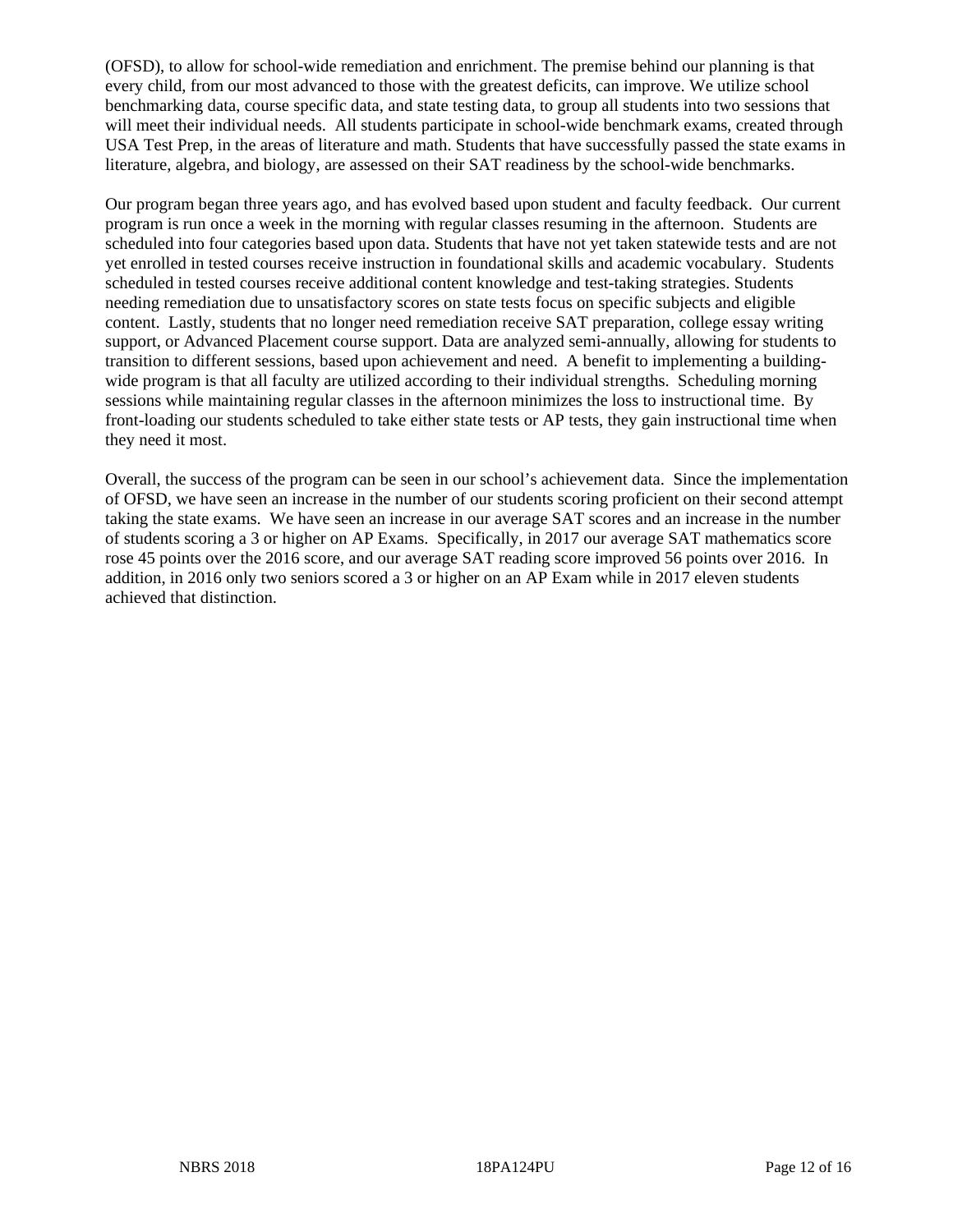## **1. School Climate/Culture:**

When speaking with the students and faculty of SciTech High, you will often hear the expression, "my SciTech family." Our founder envisioned a school with a family atmosphere that would alter the landscape of secondary education in Harrisburg. She wanted to create a safe place where a community of learners could thrive not because they were better than other students in the city but because they believed in her dream as well and because they trusted a small group of educators to lead them. To this day, our demographic has not changed. True, our students are selected after an interview process so they need a bit of initiative to start with us, but they persevere despite poverty, despite setbacks and systemic racism, despite the gnawing tooth of quiet desperation that makes so many city youth stop short because they can see no way to make it to the finish line. Our teachers and administrators, then, realize that we are coaches who bring hope where there is little. Officially, we have programs to foster achievement; we offer rewards for succeeding on state exams; we recognize students individually for demonstrating leadership and for achieving academically. But our greatest asset is not the summation of our programs that look good on paper. It is the atmosphere of love and family that we foster with students. A current student wrote this unsolicited assessment in an essay for his English class: "I'm struggling with a lot of things, but coming school is one of the best things I ever did. SciTech makes me feel like I'm at home, and I love it."

We believe that meeting the instructional needs of students begins by meeting the professional needs of teachers. Our training undergirds our instruction, and we use it to challenge each other. We go on learning walks to glean techniques that we can put into action, and we encourage each other with written feedback. We dialogue both as grade level teams and as vertically aligned departments to create continuity and consistency for students. We use a common academic language to hold ourselves and our students accountable. We believe that instruction is practical for the real world, that it goes beyond our walls; therefore, we seek to expose our students to a variety of experiences that usually pass them over—from a small group that joins one of our teachers for a ski-trip to Vermont over President's Day weekend to most of the student body going to a movie theatre to watch Hidden Figures. We take advantage of our location in the heart of Harrisburg to broaden student horizons. We can walk to a live theatrical performance across the street or to a service opportunity with senior citizens living two blocks away. But location is not our greatest asset. Size is. Our students cannot get lost in the shuffle even when they try to. It's not that we have no hideaway places for students to find, but with one email, we come together to direct the wayward back to class. On some level then, students come to realize they are in a home with a network of parents whose high standards are for the greater good. To further cultivate that goodness, each month each teacher is given three cards that are to be given to students who demonstrate academic achievement, school pride, or responsibility. These spontaneous commendations enter students in a chance to win prizes, but the real prize is the look on a student's face who never thought anyone noticed her contribution.

# **2. Engaging Families and Community:**

SciTech values meaningful engagement of parents and the community. It is imperative for SciTech to provide parents and community members access to information supportive of a transparent academic and social environment. Parents are invited to work with the school staff to promote student achievement, to close the achievement gap and to reduce dropout rates. Therefore, parents must be involved in the decision making process of our educational programs. In order to support the endeavors of parent involvement, SciTech has a family engagement specialist (FES) who is funded by Title I federal programs. Our family engagement specialist serves as the liaison between the school and the community in working with families to establish family partnership agreements. In partnership with the administration, the parent engagement specialist assists in the preparation of parent involvement activities. Together with the building leaders and family input, the FES develops activities for staff and conducts training for parents to improve family involvement in key areas. These include district programs, community health initiatives, and parentinvolvement workshops. Our parent engagement specialist cultivates and maintains positive relationships between SciTech and community agencies and the public. She connects parents with educational activities and programs based on individual needs. Our specialist also collaborates with teachers, office personnel,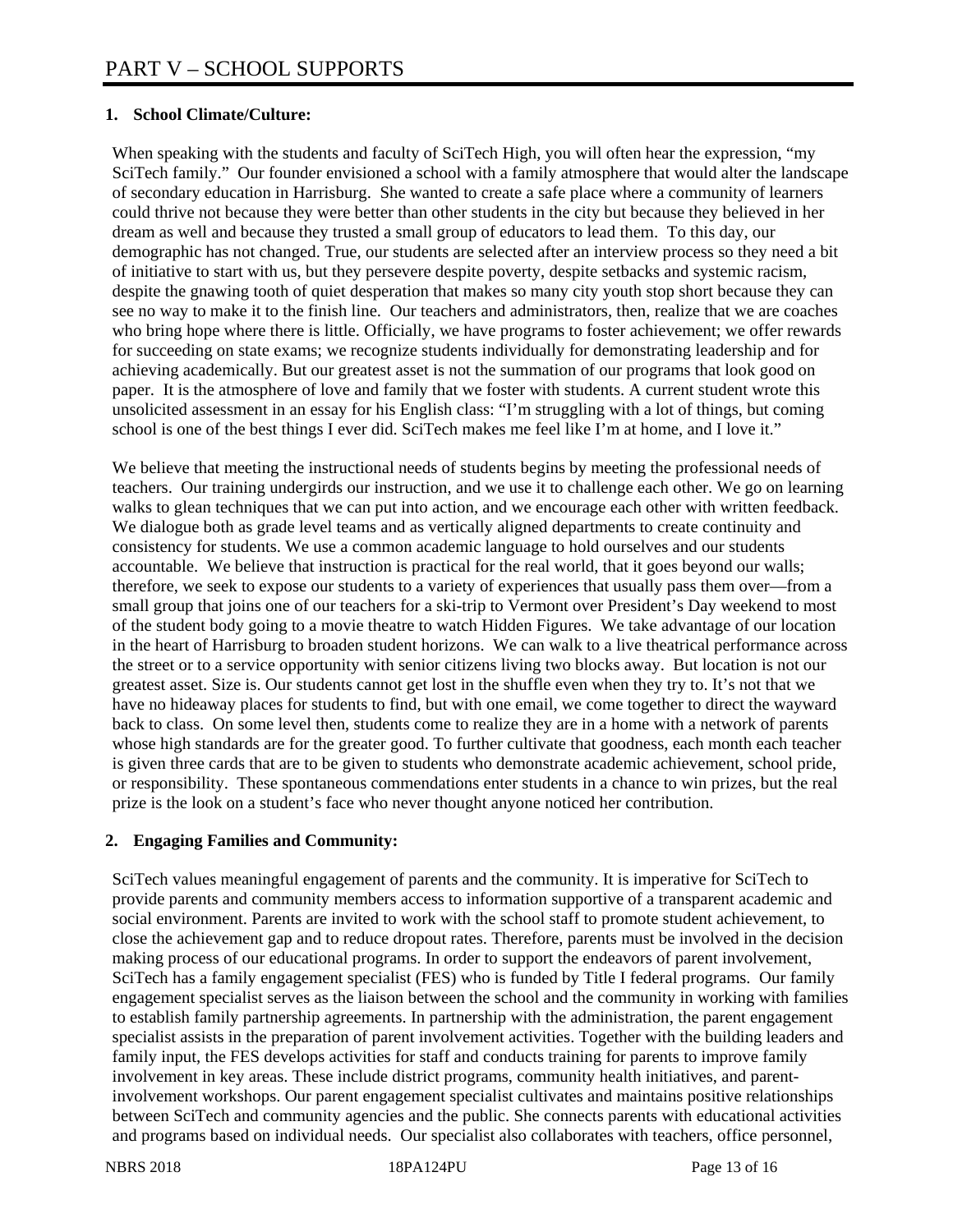support agencies, and the administrative team to locate and allocate the necessary resources and solutions for parents. Several examples that correlate directly with our educational environment include working with local colleges and state social workers in identifying community resources in the area of housing, health, public assistance, hunger, and parenting. The ultimate goal here at SciTech, is to increase parental and community involvement through education, engagement, and empowerment.

Overall, SciTech has found utilizing the Family Engagement Specialist to be the most effective strategy to promote parent and community engagement. For example, in preparation for events, a parent interest survey is utilized to determine programs offered to drive student achievement. Additional examples of engagement activities and resources include Title I informational night, FAFSA overview presentations, academic and assignment communication through e-school, educational support programs such as resume classes, integration of arts and math in parent and child activities, college fairs, community guest speakers, admissions events, open houses, a parent resources center, and the Parent Teacher Association (PTA). The PTA promotes systems of engagement to enhance the school's climate through many events to support the academic endeavors of students such as fundraisers for cultural arts events to, literacy presentations, field trip experiences, and Black History Month events. In short, our Family Engagement Specialist provides an additional layer to support our academic programs and promote student success.

### **3. Professional Development:**

At SciTech we have a robust professional development program for teachers. It begins, of course, with the nine contractually scheduled in-service days. While these days are mostly planned by the district's central administration, individual buildings can often advocate for the professional development they need. We make such requests frequently at SciTech so that our professional development remains organic and directly applicable to the students we currently serve.

Additionally, one day each month our students have a half day in which they do not attend their regular classes. Instead, they participate in a Community Partnership Day (CPD) which provides service or career learning in the community. CPD afternoons, then, are reserved for professional development for our faculty. These afternoons allow us to analyze a book on pedagogy and to work with each other in departments or by grade level teams to help each other perfect our craft. Our leader for these activities is a full-time instructional coach who can follow up on a daily basis with classroom visits, individualized guidance, or other resources that facilitate our instruction. Our instructional coach has an open-door office in the heart of the school and uses his position to differentiate instructional guidance for teachers in much the same way teachers differentiate for the needs of their students. Our coach also facilitates monthly learning walks. On the day of a walk, teachers with a common prep period gather for a portion of it to visit the classrooms of at least two colleagues. The purpose of a visit is only so that the visiting teacher can glean ideas for implementation in her own classroom. Nonetheless, the process also encourages visitors to write brief notes of commendation for the host teacher and to submit to the building principal reflections on the what the visitor learned.

Part of our professional development stems from the frequent visits our principals make to classrooms. These visits are followed up electronically with a summary of the visit and a question to begin a discussion designed to encourage growth. While responding to a question is at discretion of the teacher, doing so often provides a rich dialogue.

As already noted, in the early days of SciTech, almost every faculty member participated in training sponsored by the Penn Literacy Network from the University of Pennsylvania. This research-based model for delivering instruction provided us with a common educational language, a consistency of expectations from classroom to classroom, and a profusion of literacy in our student body. While the funding has long since dried up, when we mentor our new teachers, we attempt to share with them the core components of the PLN program so as to maintain its advantages.

In addition to attending district-wide professional development, building-based professional development is provided monthly and is informed by current student data. For example, in order to continually calibrate our instruction, we use a computer-based program, USA TestPrep. Benchmark testing data from these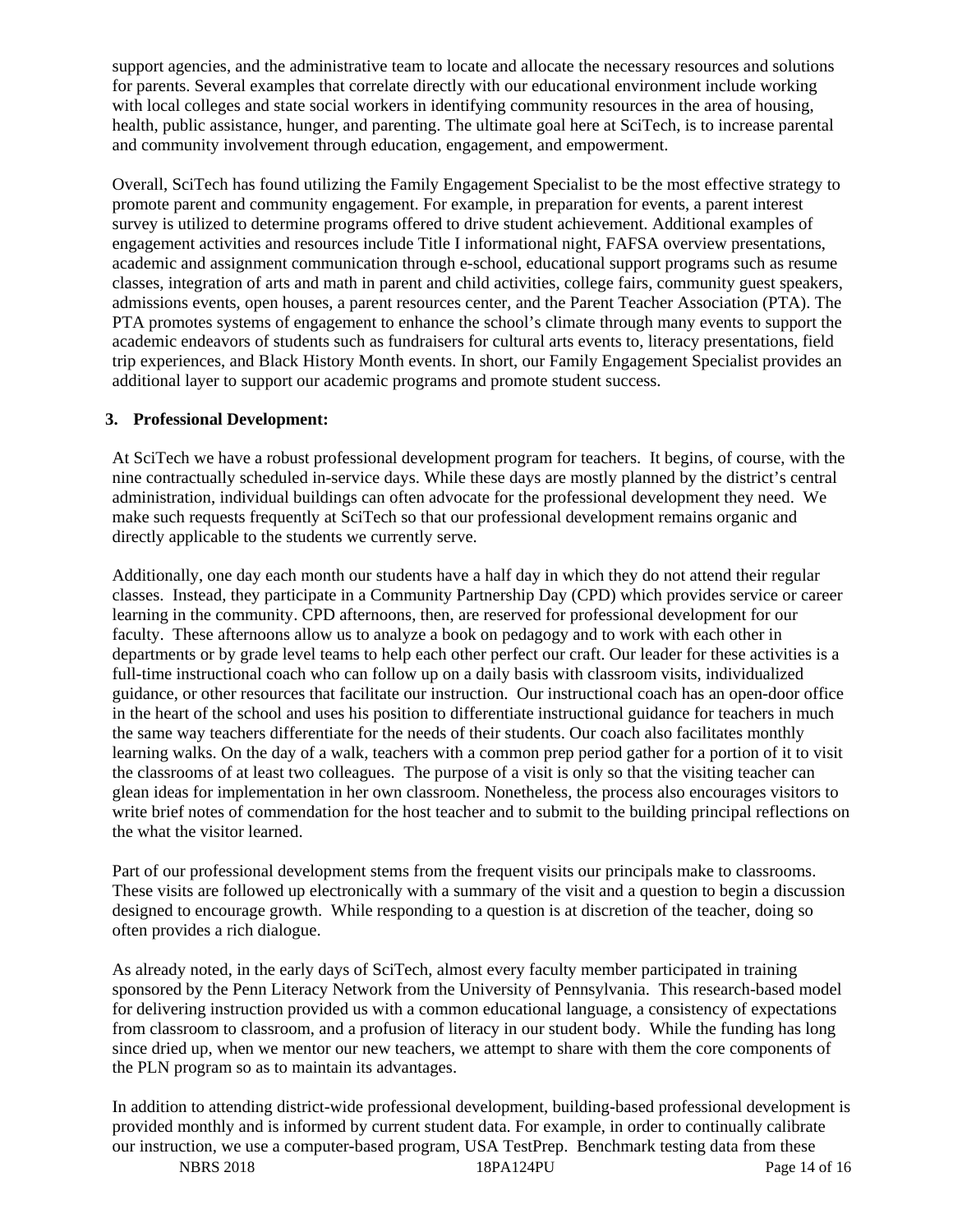assessments recently revealed that students needed help understanding integers in math and academic vocabulary in language arts. In response, professional development sessions were provided by the building's instructional coach. Then in in our professional learning communities (PLCs), teachers worked together to develop strategies to help students grow in these areas.

Department-based professional development is really our most valuable and effective growth tool. In departments (PLCs), we review student work with the goal of helping each other help individual students. Sometimes we even combine departments to achieve deeper and more consistent results. Social studies and English teachers recently graded student work according to a rubric we decided to use for most writing assignments building-wide.

## **4. School Leadership:**

SciTech was founded on the framework of shared leadership and building leadership capacity in administrators, teachers, and students. And so our philosophy taps the leadership potential of all stakeholders according to the abilities each of us has. One teacher may serve as a department leader while a member of the same department may provide the faculty with professional development on diversity and inclusion. A student or a group of students may initiate a discussion on school climate. The principals defer to teachers and students when appropriate because they know doing so does not diminish their authority; it only makes our family stronger.

SciTech has a Building Leadership Team (BLT) comprised of administrators and teachers who work collaboratively to make decisions affecting the school. Our building administrators take into account the input offered by all stakeholders and rarely move forward on an issue before a consensus is reached by the team. This constructivist approach to governing allows for buy-in related to all decisions in the school. Principals diligently work to be transformational leaders through upholding the school's vision and focusing on our singular goal of student achievement.

Building administrators use data to inform all building decisions. Data collected during classroom observations are used to inform professional development in order to address immediate instructional needs. The practice of using classroom observation data to inform professional development has led to increases in student achievement on state assessments. Additionally, all teachers at SciTech participate in Professional Learning Communities (PLCs). Within the PLCs, student data, student artifacts, and student performances are reviewed in order to provide the supports necessary for success. Building administrators attend PLC meetings and offer feedback regarding issues and items discussed. Many PLCs also hold mini professional development sessions within the context of the meeting, further differentiating building-wide professional development.

Building administrators encourage students to have a voice within the school and in the broader community. Administrators regularly hold meetings with students to assess the pulse of the student body and to proactively address issues. By allowing students to be engaged and to have a voice, students are more apt to make meaningful contributions to the school and community.